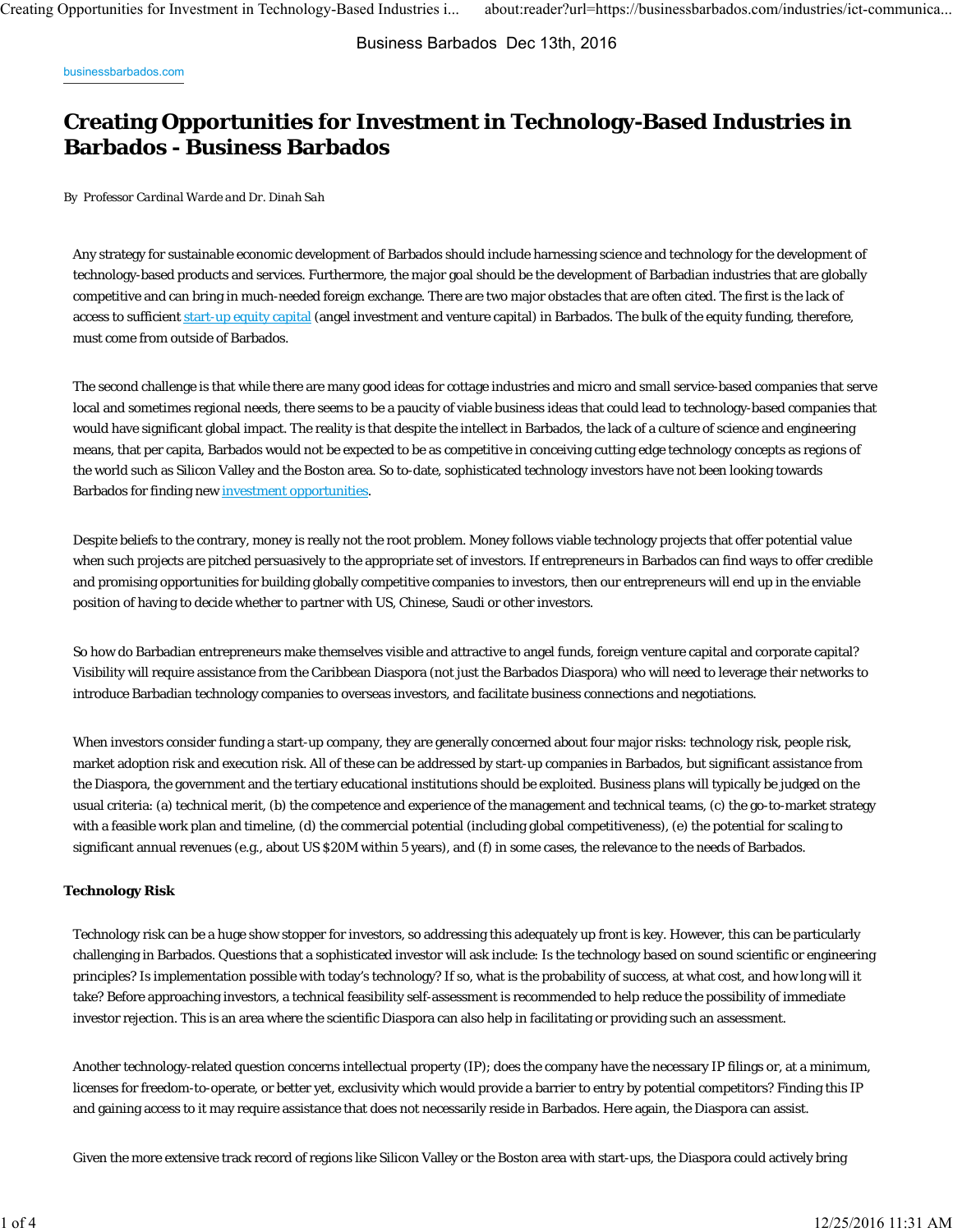ideas from these regions to Barbados as a source of concepts for potential new technology-based start-ups. In addition, partnerships with Diaspora companies should be considered, if as a result the start-up company in Barbados would become more attractive to investors. So in multiple ways, the Diaspora can help to facilitate the de-risking of the technology.

### **People Risk**

People risk involves both the management team and the staff of the new start-up company. Questions that a prudent investor can ask include: Does anyone on the management team have a track record of success in launching start-ups? Does the leadership have the relevant technical, commercialization and business development expertise in the context of a start-up company? Not only will such experience be critical in shaping the internal organization and operations, but also it will provide the necessary networking and know-how for successfully bringing a product to market. The staff will also of course be critical. If new technology needs to be developed, does the team have the technical credentials and expertise, and the mindset to get the job done on an aggressive timeline? If no staff exists at the outset, then the leadership team will need to convincingly demonstrate how competent technical expertise will be acquired. Technical staff may be drawn from the Diaspora as well as from tertiary institutions such as the University of West Indies and other universities in the Caribbean. So both the Diaspora and tertiary institutions can have key roles in mitigating the people risk.

#### **Market Adoption Risk**

Most investors will want to know how big the market will be at the time of product launch, and where the largest markets are located. Ideally, market surveys would provide this information which is critical for potential investors. However, such surveys can be very expensive, and sometimes turn out to be way off the mark. Some investors will accept information available from public sources such as the web, and primary literature including trade journals and technology magazines. If Barbados, as the company's location, offers significant marketing advantages over the competition, that would be helpful and should be stressed in the business plan.

How can the company potentially access some fraction of the global market? It could be useful to have the help of the Diaspora whose large network may be able to bring connections that open doors to potential clients and customers. The Diaspora can also provide guidance with respect to assessment of the competitive landscape, how to most efficiently evaluate it, and then charting the best path forward, given the competition.

#### **Execution Risk**

Execution risk is perhaps the most challenging for technology-based start-ups, and because Barbados has almost no track record, investor skepticism should be expected. The Diaspora and the government will be indispensable for addressing this risk. Investors may ask, why Barbados as a business location, as there are many locations to choose from around the world with lower cost of labor and attractive smallbusiness incentives. The advantages of Barbados would need to be highlighted, including modern utility and IT infrastructure, daily direct flights to the UK and US on major carriers, a highly trainable entry-level and mid-level workforce, and a high quality of life. Importantly, the government is critical for providing an attractive environment for small businesses, including offering favorable tax-based incentives, assisting with the establishment of the infrastructure (space, services and utilities), and facilitating the import of materials, components, equipment, and machinery, and the export of data, samples, products and services. Again, linkages to the Diaspora can help in mitigating execution risk based on its experience and networks for establishing the needed infrastructure, and for instilling an outstanding corporate culture and a strong work ethic by helping to hire the right people.

#### **Accessing the Diaspora**

Much has been made and said above about assistance from the Diaspora. The reason is that a small but sizeable subset of our people within the wider Caribbean Diaspora are or have been successful entrepreneurs, hold or have held influential and leadership positions in technology corporations, and collectively have vast amounts of corporate experience and wealth. Many of these people care deeply about the Region and want to give back.

As pointed out above, contributions from the Diaspora can include: providing candidates for initial leadership positions to help launch companies, consultations to provide technical, commercialization and business development advice, sourcing technical staff, and funding.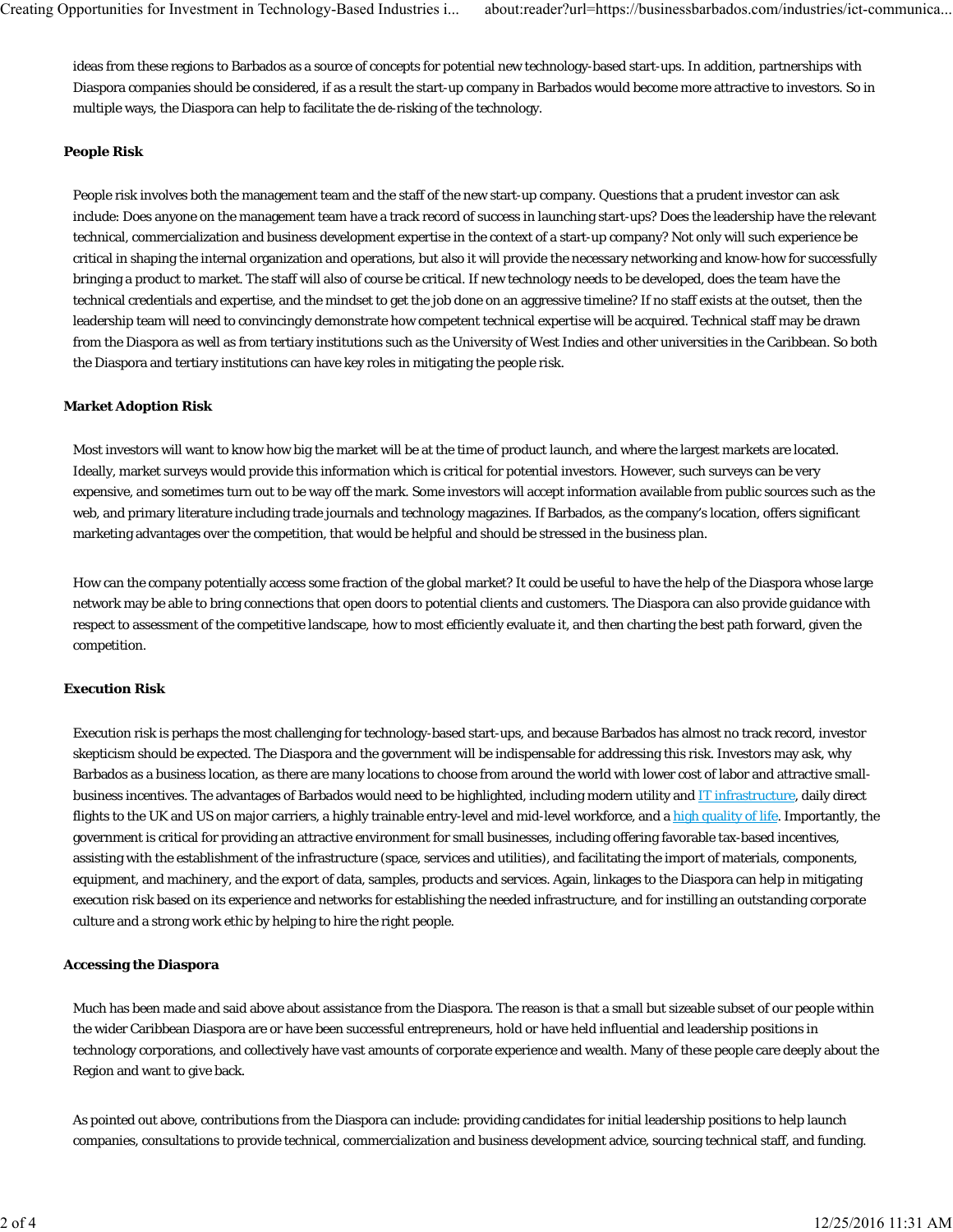So how does a Barbadian entrepreneur with limited connections gain access to the resources and key individuals in the Diaspora? The Barbados Government has set up the Barbados Consultation Network within the Ministry of Foreign Affairs, tasked with providing such assistance. In addition, the Caribbean Diaspora for Science Technology and Innovation (CADSTI – see http://cadsti.org) with its branches in the UK, New England, Silicon Valley and the Southeastern US provides such assistance as one of its priorities.

### **Potential Sources of Capital**

Assuming that a Barbadian company has a great business idea and a strong business plan, the next challenge is connecting and matching the Barbadian technology entrepreneurs with sources of funding in the Region and abroad. Within the Region, there are a few organizations that facilitate such connections. The Barbados Entrepreneurship Foundation (BEF) established the Trident Angel investor network in 2014, the first organization of its kind in the Region to match entrepreneurs with local and Regional angel investors. To-date, 40 business proposals have been reviewed, and 10 companies have pitched their plans. The Barbados Enterprise Growth Fund Limited is a potential source of capital for Barbadian-owned companies. Though focused mainly on non-STEM sectors, information technology projects are considered. In addition, there are occasional funding opportunities for start-up companies in the Region offered by organizations such as the Caribbean Export Development Agency, the Inter-American Development Bank and the World Bank. These funding opportunities are often Caribbean wide and not focused specifically on technology-based companies, but nonetheless should be pursued by technology entrepreneurs in Barbados.

Outside the Region, there are individuals and organizations in the Diaspora who are interested in supporting early-stage companies in the Caribbean with equity-based financing. CADSTI can sometimes point technology entrepreneurs to such potential sources of capital. Further, CADSTI itself is also interested in providing investment capital. As an example, the work of CADSTI is carried out in the Caribbean by the Caribbean Science Foundation (CSF) which has its offices on the Barbados Campus of the University of the West Indies. The CSF has recently selected a Barbados company to receive its first competitive grant award of € 20,000 for the design of an intelligent ICT platform that will promote active management of energy consumption and energy efficiency initiatives in Barbados that could contribute to a more environmentally friendly lifestyle (see http://caribbeanscience.org).

Investments from abroad may be better facilitated if there were a formal mechanism for identifying and vetting start-up business plans, and then linking the vetted plans to potential investors in the Diaspora. This could significantly improve the probability of success. Also since there is only a handful of angel networks and technology VC firms in the entire Caribbean, these and any other interested funding agencies should be brought together and encouraged to share best practices and to pool resources. This approach could make quite a difference since all of them are below critical mass and the number of viable technology start-ups is still relatively small.

Contemplating a future potential source of funds, the CSF has suggested that the Government of Barbados support the establishment of a small business grant program modelled after the US Small Business Innovative Research (SBIR) program which has been highly effective for increasing the number of successful small technology businesses in that country over the past 34 years. A Barbados version of this program could comprise three phases of funding. Modest Phase I grants (e.g. BB\$ 100,000) could be awarded on a competitive basis to start-up companies, based on submitted business plans which would be evaluated using the investment criteria listed above. Companies winning Phase I grants would need to demonstrate feasibility of the concept, product or service before being eligible for more substantial Phase II funds (e.g. BB\$ 750,000) to develop successful prototypes. The Barbados version could differ from the US version in that the Barbados government could take a small equity interest in companies that accept Phase II funds.

If properly run and managed, such a program would provide not only modest start-up funds, but importantly allow entrepreneurs to: (a) gain access to advisors and mentors including industry experts, entrepreneurs and executives with track records of success in building globally competitive technology businesses, (b) reduce the risk for future investors, and (c) improve chances for Phase III funding from angel investors, technology venture capital firms, and large corporations.

#### **Looking Ahead**

Clearly, creating more opportunities for equity investment in technology-based industries in Barbados needs to be a joint effort, with major involvement of the Diaspora, the Government, angel and venture capital networks, and the tertiary institutions. Furthermore, Barbadian entrepreneurs will need to become more adept at writing persuasive business plans that adequately address the investor risks stated above.